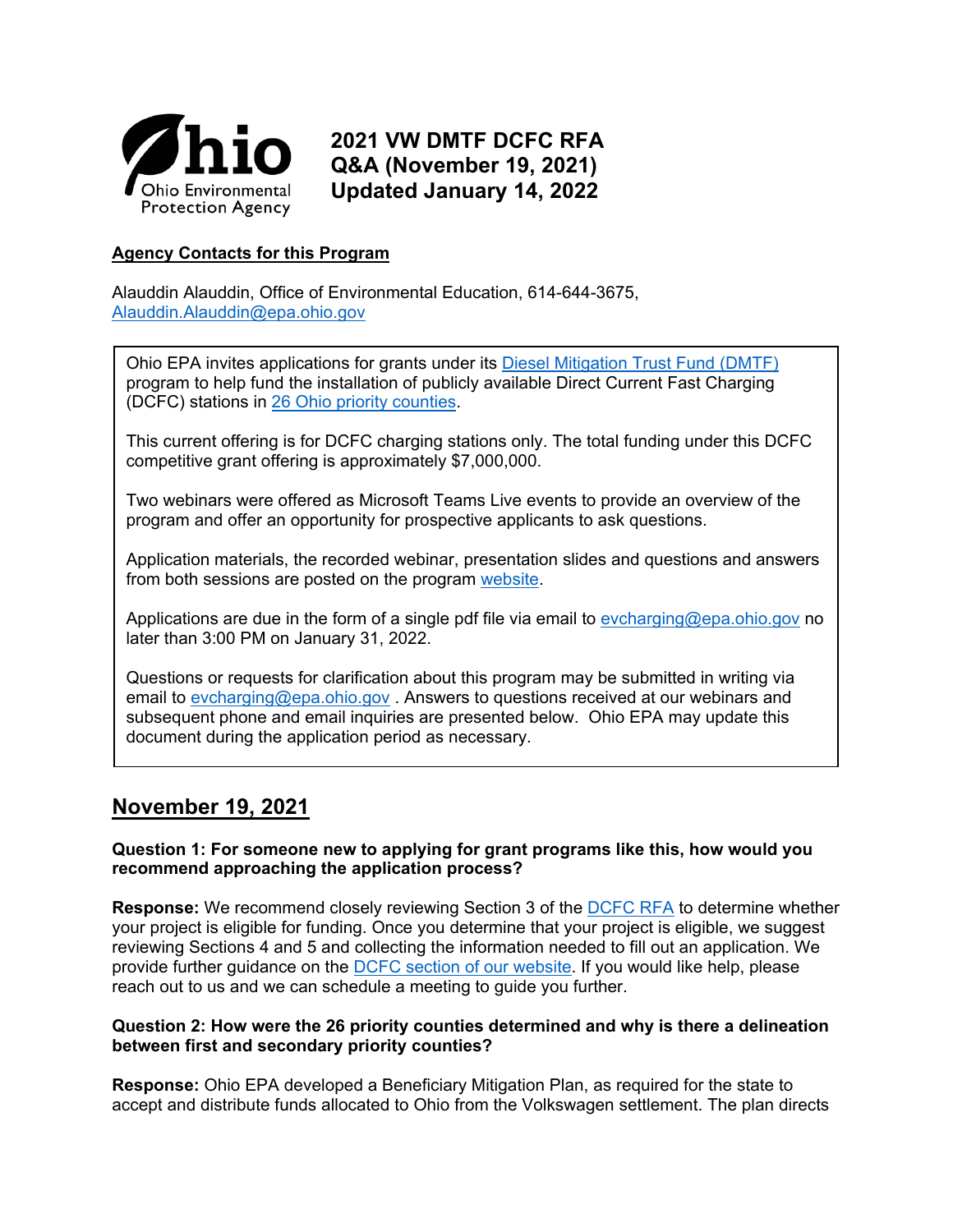these funds to eligible projects to achieve the maximum air quality benefits for the people of Ohio. Under the terms of the VW Settlement, states' Beneficiary Mitigation Plans must direct funding to areas that bear a disproportionate share of the increased air pollution burden. This includes densely populated areas and communities adjacent to rail yards, shipping terminals, and distribution centers where diesel emissions have been concentrated. Based on air quality (Ohio counties designated 4/30/18 as Nonattainment under the Clean Air Act due to ozone levels), historical levels of diesel emissions, the locations where the most VW vehicles equipped with defeat devices were registered in Ohio, and U.S. EPA's Environmental Justice Screening and Mapping Tool, Ohio EPA developed a map showing the 26 counties where eligible projects should receive first priority and secondary priority for the available funds.

For purposes of initial scoring and ranking for this grant offering, Ohio EPA will not make a distinction between first and second priority counties. However, Ohio EPA reserves the right to add this as a ranking criterion based on applications received.

#### **Question 3: Do you expect to expand the grant program outside the 26 priority counties? In Ohio, will there be a coordinated effort to deploy federal funding in the future, and how does this program fit?**

**Response:** The Ohio EPA acknowledges that extending eligibility to more counties would allow the agency greater flexibility in spreading the funding to better cover EV corridor charging gaps in Ohio. That said, this funding is a part of the broader Ohio VW Settlement program plan that identified eligible counties based on the four criteria prescribed by the VW Settlement (and listed above) for states to consider in determining where to fund Eligible Mitigation Actions.

Also, in the near future, we anticipate significant funding from the federal government to state DOTs and MPOs for EV corridor charging that will not have the county limitations of the VW DMTF program. Ohio EPA has a close working relationship with the Ohio Department of Transportation on the DCFC program and will be helping as needed with future EV funding not associated with this grant program.

#### **Question 4: OKI Regional Council of Governments has an EV Charging Station Locator Map with DC Fast Charger Priority Areas mapped. Does Ohio EPA take these priority areas into consideration?**

**Response:** The RFA does not specifically assign priority points based on the DC Fast Charger Priority Map. That said, we value our working relationship with Ohio's metropolitan planning organizations (MPO) including OKI and look forward to applications that they help submit based on their priorities for their region.

## **Question 5: Is funding available for entities looking for DCFC strictly for their own vehicles?**

**Response**: This program is providing funds for publicly available DCFC chargers and not for fleets or other restricted use scenarios.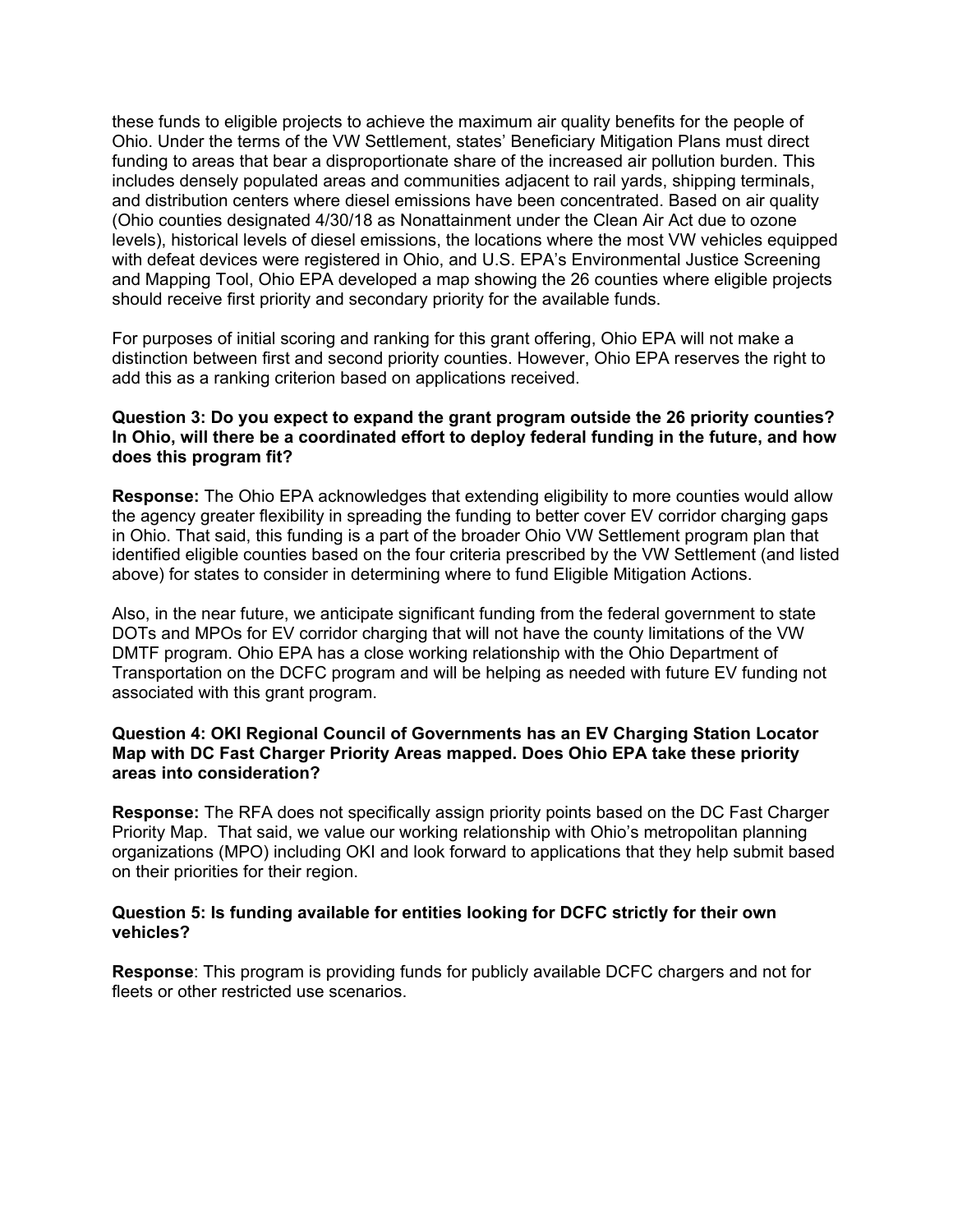#### **Question 6: Are previous Ohio EPA grant recipients from the Level 2 program able to apply, and are they ranked differently from other entities that did not participate in the last round?**

**Response:** Current recipients of our Level 2 grant are eligible to apply for a DC Fast Charging grant and we strongly encourage them to do so. That said, based on the scoring and ranking of actual applications received, between two applications are otherwise close in merit, we reserve the right to prioritize previously unfunded applicants. Also, we reserve the right to not fund an entity that has underperformed in a previous grant.

## **Question 7: Is any site open 24/7 and doesn't restrict access to charging considered eligible for funding?**

**Response:** If locations are publicly available 24/7 without restrictions and are within 2 miles of an eligible roadway, they are eligible for funding. Any site with time and access restrictions (not available 24/7 or strictly available to particular users) and not within 2 miles of an eligible roadway are not eligible.

## **Question 8: Do you recommend any vendors that are familiar with the application process?**

**Response:** The state of Ohio doesn't recommend particular vendors. There have been several vendors that have participated in our grant programs that you can contact. If you are a public entity, there are also vendors listed in the [DAS state contract.](https://procure.ohio.gov/proc/viewContractsAwards.asp?contractID=36761)

## **Question 9: Do the DCFC stations in the Ohio DAS contract meet program requirements?**

**Response:** The Ohio DAS contracts were designed several years ago and weren't specifically designed for the VW grant programs, so it is uncertain whether the DCFC equipment matches the specifications in the RFA. However, the vendors in the contracts are active participants in our funding programs and we recommend contacting them for more information.

## **Question 10: Where can we find where the EV corridor is located?**

**Response:** Ohio EPA recommends reaching out to your municipal planning organizations for that information. For this program, Appendix B of the RFA has instructions for finding roadway functional classifications. Many Class 1 roads are also designated EV corridors.

#### **Question 11: In the application review process, will Ohio EPA prioritize roadway classifications (i.e., will a location closer to a class 1 roadway be ranked higher than a location closer to a class 3)?**

**Response:** Yes, Ohio EPA will consider the proximity of charger locations to roadway classifications. A location that is closer to a class 1 roadway would be ranked higher than a location closer to a class 3 roadway. We would balance this criterion with other considerations such as how many publicly available DCFC chargers are in the county of the location.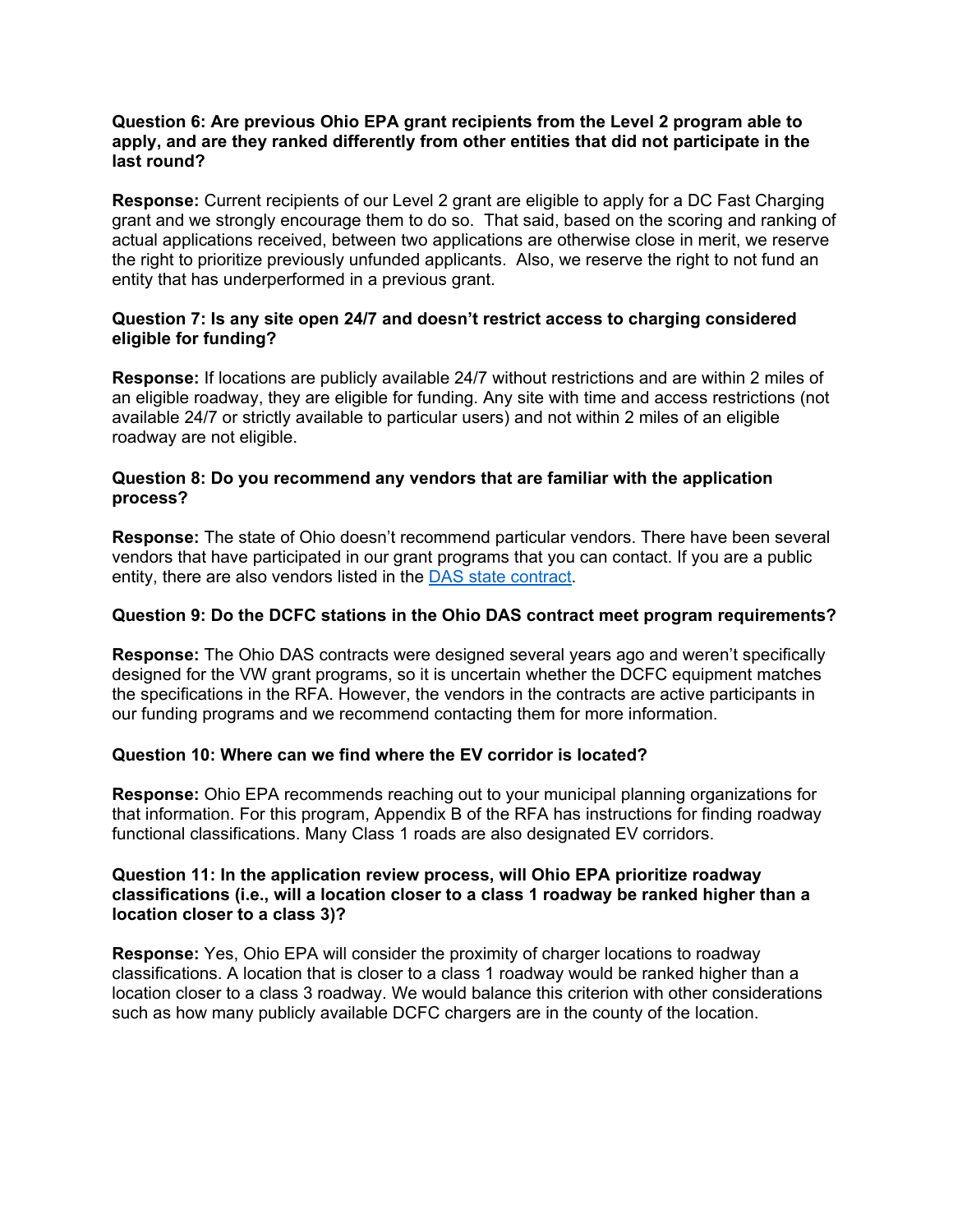#### **Question 12: Is the distance between the location and highest road classification calculated from the exit ramp or the roadway?**

**Response:** The distance is calculated from the exit ramp of the roadway.

## **Question 13: Do charger sites need to be located next to amenities such as food, bathrooms, and other services?**

**Response:** Proposed sites need to be within 0.25 miles of amenities such as restrooms, food, restaurants, and retail shopping. Locations closer to these amenities will be given a higher priority.

#### **Question 14: Does Appendix B in the RFA consider the nearest Level 2 or DCFC charger? Are publicly available DCFC included that have less than 49 kilowatts of charger and are not available 24/7?**

**Response:** Level 2 chargers are not taken into consideration in Appendix B. All publicly available DCFC chargers regardless of current capacity are included.

## **Question 15: When following Appendix B of the RFA, the closest charger that reports "Public - Call Ahead." Is "Public - Call Ahead" equivalent to "Public" for the purposes of following Appendix B?**

**Response:** Yes. If there are questions about the availability of a particular charger location, please contact us with specifics.

## **Question 16: Are utility upgrades and future proofing eligible for reimbursement?**

**Response:** Utility upgrades at the charging site are eligible for reimbursement. Off-site upgrades are not. For non-government locations that will be providing a 20% match, we recommend assigning this cost to the 20% minimum match while seeking grant reimbursement for the procurement, installation and warranty of the chargers.

## **Question 17: Is the cost of electricity used to power the chargers eligible for reimbursement?**

**Response:** The cost of electricity used by the chargers is an ineligible cost.

## **Question 18: Could you confirm whether a charger installed in a paired configuration is eligible in this program under Section 4.2 of the RFA?**

**Response:** For purposes of this RFA, a paired configuration of ChargePoint's CPE250 chargers will be considered eligible and counted as one dual-port charger.

Consequently, to meet the (minimum 2 chargers at 100 kW each per location) requirement of the RFA, a location that proposes a paired CPE250 will need to also add either

- (a) one more paired CPE250 OR
- (b) one more single or dual port charger capable of providing 100 kW to a single car.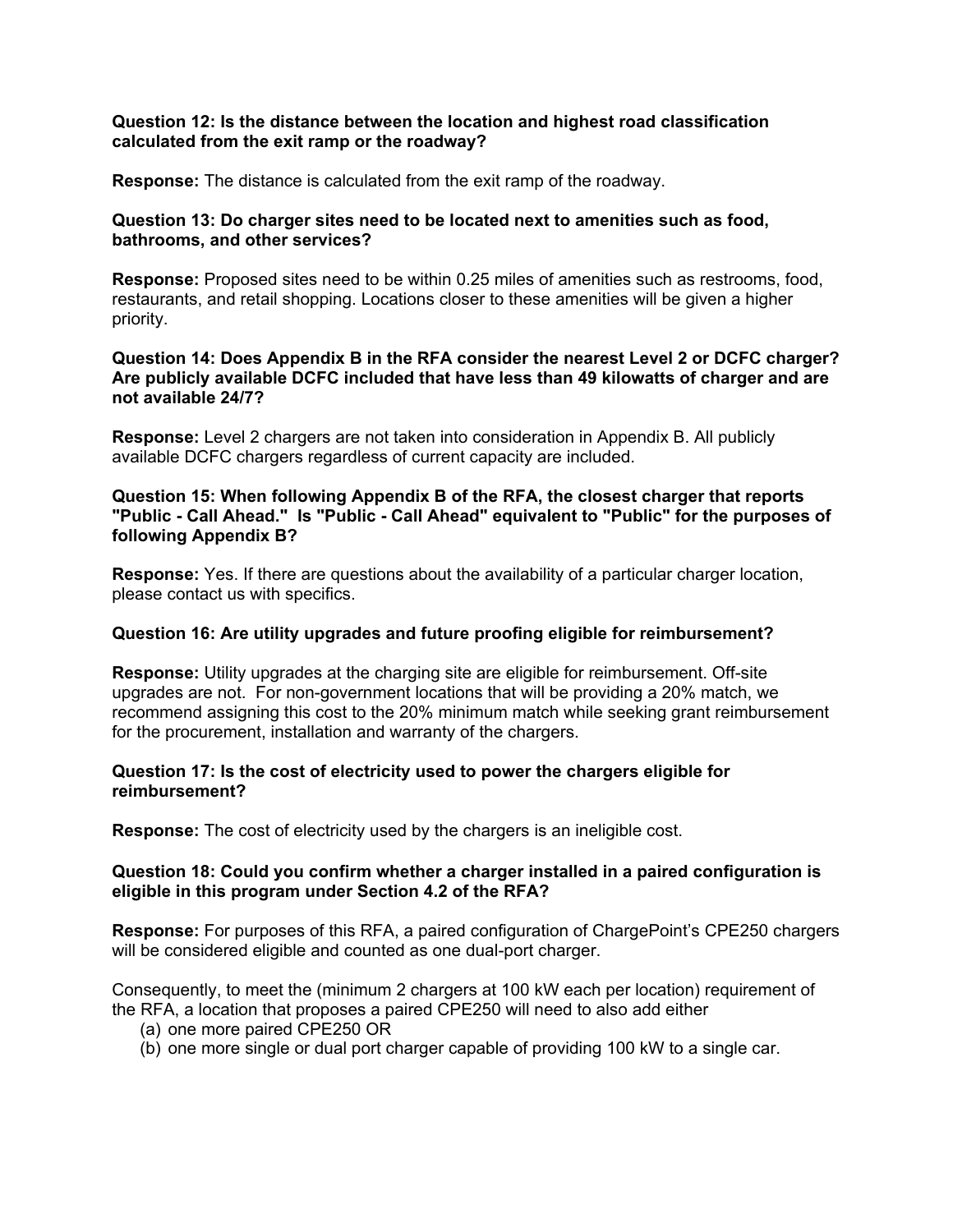#### **Question 19: What is a dual-port charger? Is a charger dispenser with both CCS and CHAdeMO considered a dual-port charger if only one port can be used at a time? Does a dual port charger require the ability to charge two vehicles to charge simultaneously at the same station?**

**Response:** Section 4.2 of the Request for Applications (RFA) describes an EVSE (Electric Vehicle Supply Equipment) port as providing power to charge only one vehicle at a time even though it may have multiple connectors. A dual-port charger can charge two vehicles simultaneously. Multiple connectors and types of connectors can be available on a single port and CHAdeMO and CCS refer to types of connectors. Therefore, having CHAdeMO and CCS on a charger with one port is not considered a dual-port charger.

## **Question 20: Is there an expected or typical ownership structure for DCFC stations under this program (e.g. locally owned, operated, and network supported; network owned, operated and maintained, with the locals only providing the site itself)?**

**Response:** Ohio EPA recognizes that different ownership structures are more suitable for different situations. We always lean towards providing applicants with the greatest amount of flexibility (within the limitations outlined in the RFA) to provide a project proposal that works.

## **Question 21: Has Ohio EPA considered a template for site verification for property owners to sign instead of individual letters? These templates were provided in programs in Texas and California.**

**Response:** To allow flexibility to our applicants, we are not requiring that a template be followed. Suggested text is below:

*As per the requirements for application submittal of the Diesel Mitigation Trust Fund DC Fast Charging Station Grant, the City of (NAME) wishes to express its full commitment to host and make available to the public the EV charging station at (LOCATION ADDRESS) for a minimum of five (5) years. This term will commence on the day the charging station installation and construction has been completed and all necessary inspections and certifications have been approved.*

## **Question 22: Do quotes from subcontractors and vendors need to be included in the application?**

**Response:** Yes, quotes need to be included for each item listed in the budget template. If quotes are not included, the application may be considered incomplete. Depending on the number of applications received, an incomplete application may be removed from further consideration for funding.

## **Question 23: Where would the cost for utility equipment (transformer) and interconnect costs be allocated on the Project Budget Template?**

**Response:** These costs would be allocated under line Item 9 Other Eligible Costs. Please attach additional sheets as needed.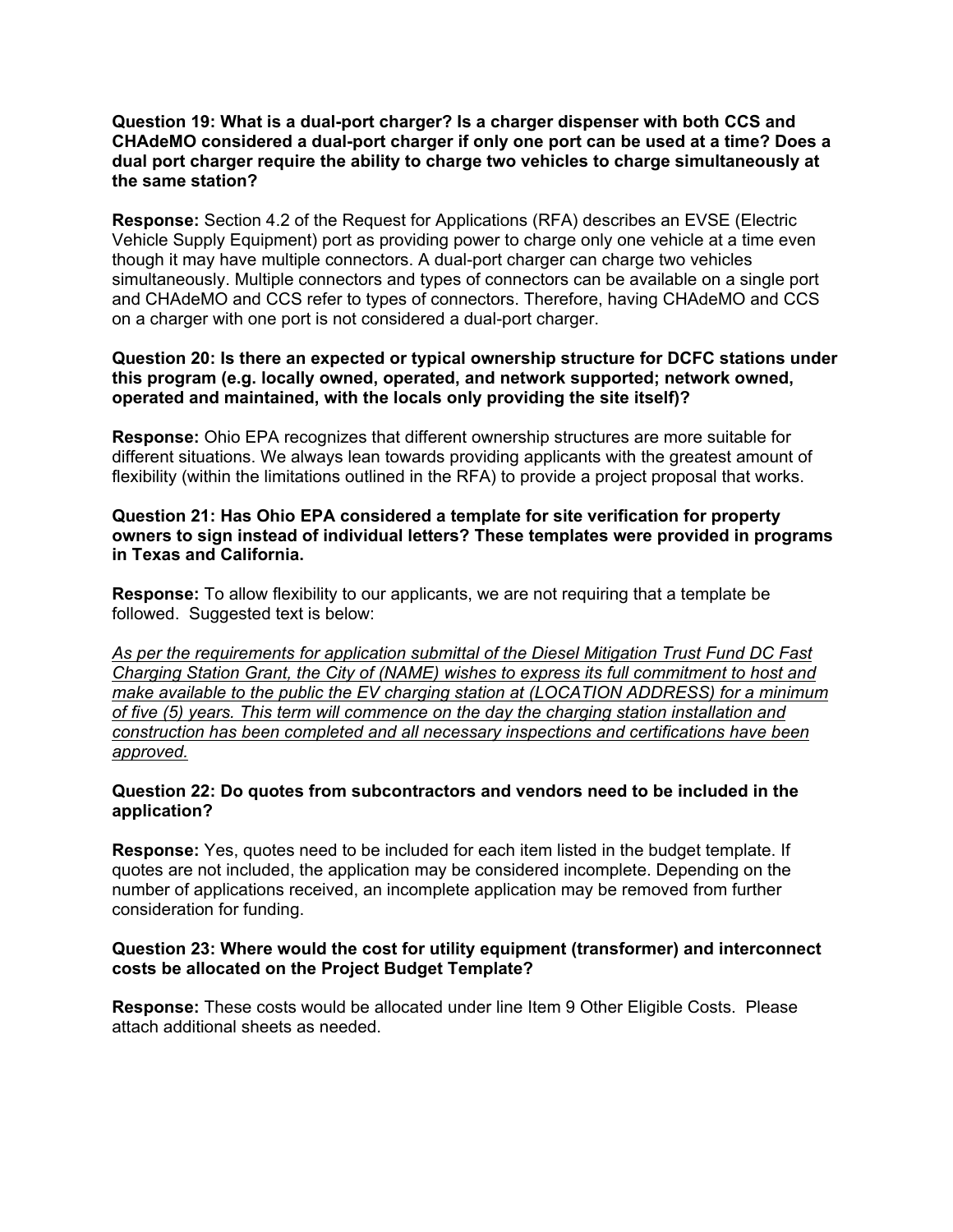## **Question 24: When will grant awards be decided and when will funds be available?**

**Response:** A tentative date for award decisions is April 30, 2022. Depending on the number of applications received, that date could be later.

## **Question 25: How soon after being awarded a grant do chargers need to be installed?**

**Response:** Typically, the grant program allows 24 months to deploy the chargers. This period allows for local considerations and delays in manufacturing, delivery, and other project milestones. On a case-by-case basis, we will consider extension requests. After the chargers are installed, there is a 5-year reporting period, when annual reports are submitted that provide us with charger usage data.

## **Question 26: Can DCFC chargers be installed next to Level 2 chargers? If we receive a grant to install DC Fast Chargers adjacent to existing Level 2 chargers which already contain an ADA-compliant space, do we need to provide an additional ADA-compliant space with the DC Fast Chargers?**

**Response:** Yes, DCFCs may be co-located with Level 2 chargers. The ADA provisions for the DCFC offering apply independently from those of the Level 2 grant so one additional ADA compliant parking space will be needed for the adjacent DCFC.

The intent with having an ADA-compliant space is to make chargers funded by this program accessible to Ohioans with disabilities. Please note that the ADA-compliant spaces should not be ADA-restricted, as the designation would restrict usage of the charger(s). The ADAcompliant spaces should accord with the requirements listed in Appendix H of the RFA.

## **Question 27: Can utility programs be used as a local match for this program?**

**Response:** Yes. However, the applicants should be careful to ensure that there is no "doubledipping" for the same costs incurred. The project budget should include clear documentation that establishes funding sources and what they will pay for.

## **Question 28: How would academic institutions be classified when determining the amount of eligible reimbursement? Are there any stipulations with non-profit entities?**

**Response:** Reimbursements are based on who owns the land that the proposed chargers will be deployed on. If the landowner is a government entity, the project (regardless of who the applicant is) is eligible for up to 100% reimbursement of eligible cost. If the land is owned by a non-government entity, the grant could reimburse up to 80% of the eligible cost. Academic institutions are subject to the same criterion.

In addition to the above, non-profit entities are also subject to the financial requirements in Section 5.1.4. If you provide a specific location, we are happy to give you a specific answer for that location.

#### **Question 29: Can reimbursements be requested in partial amounts or only 100% upon project completion?**

**Response:** Typically, reimbursements will be made after the chargers have been deployed, they are in operation, and an Ohio EPA team member has inspected the equipment to make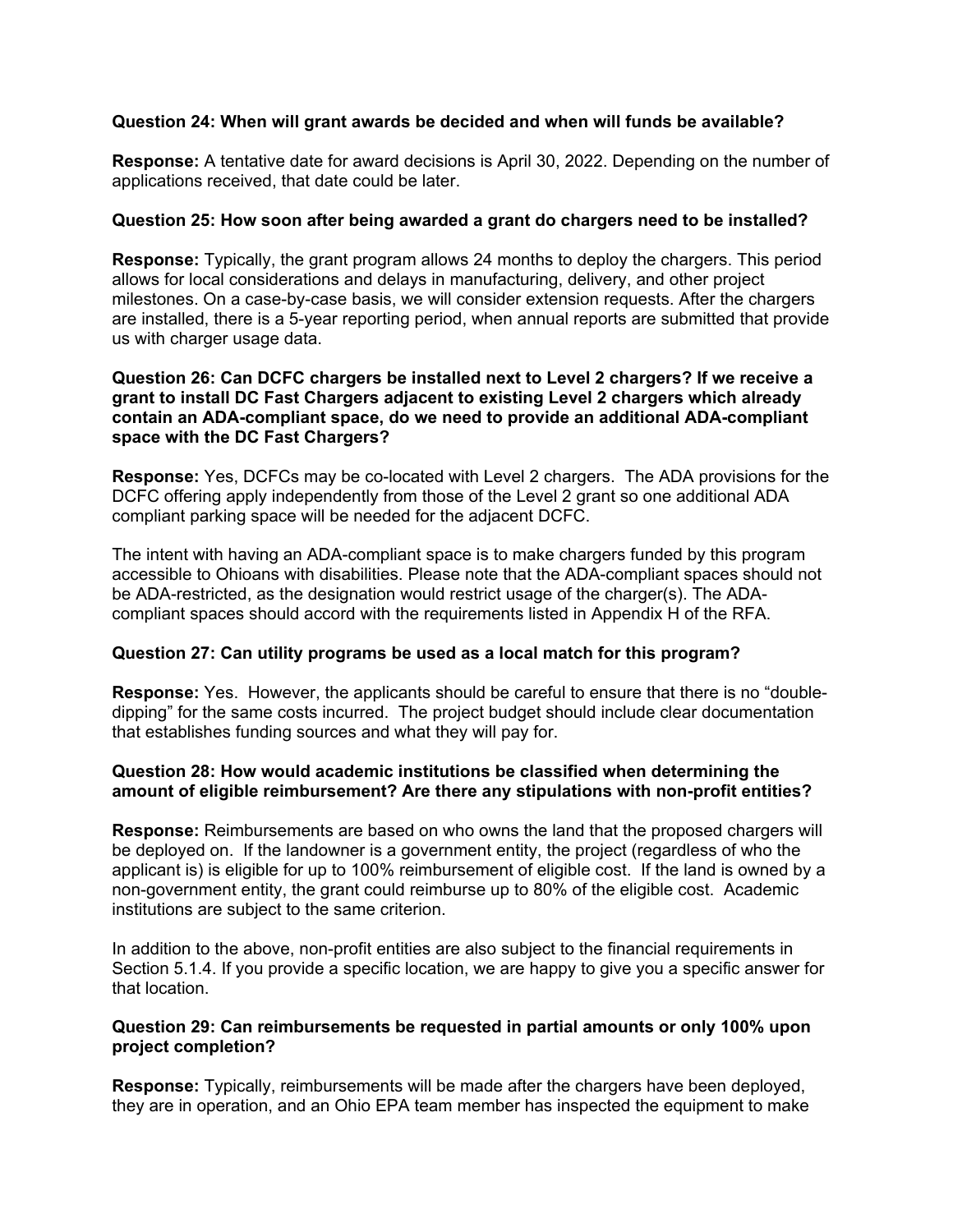sure they are operational. In the typical scenario, 90% of the grant award will be reimbursed at this time with the final 10% being reimbursed after submitting semiannual usage reports for the first five years from the date the chargers have been deemed operational.

If a project has multiple locations, we are willing to discuss making reimbursements at specific milestones. The final 10% will still be withheld until the end of the 5-year reporting period mentioned above.

#### **Question 30: Do you have installation case study examples to help us understand installation costs and ongoing costs? The local electric tariff is confusing for distribution cost.**

**Response:** Ohio EPA doesn't have case study examples, but we recommend researching vendors, municipal planning organizations, and clean city organizations to obtain this information.

#### **Question 31: Are there restrictions on the price of charging passed to charger customers (e.g., are there restrictions on the end-user price as a percentage of electrical cost?)**

**Response:** Ohio EPA places no restriction on end-user price in this grant program.

#### **Question 32: Do chargers need credit card readers?**

**Response:** Section 4.3 of the [DCFC RFA](https://epa.ohio.gov/Portals/42/documents/DMTF/DMTF-EVSE-DCFC-RFA.pdf) outlines charging station operating requirements including "13. Multiple payment options for drivers such as pay-per-use and subscription methods, and the ability to accept credit and debit cards." Please review this section to understand these requirements.

#### **Question 33: Section 4.3 of the RFA refers to a requirement for customer service. What kind of service is required?**

**Response:** This requirement refers to the customer service that's available for charger users. A phone number needs to be available so users can call if they have trouble using the charger.

#### **Question 34: Do you have any thoughts about how the future of gas tax for villages will change as the result of electric vehicles.**

**Response:** The Ohio legislature passed one of the highest electric vehicle registration fees in the country to ensure that these vehicles pay their fair share for the maintenance of Ohio roads.

#### **Question 35: Will signage be available on freeways to direct drivers to chargers?**

**Response:** This program does not cover the cost of EV charger signage on freeways. It does cover the cost of the signs at the charger itself.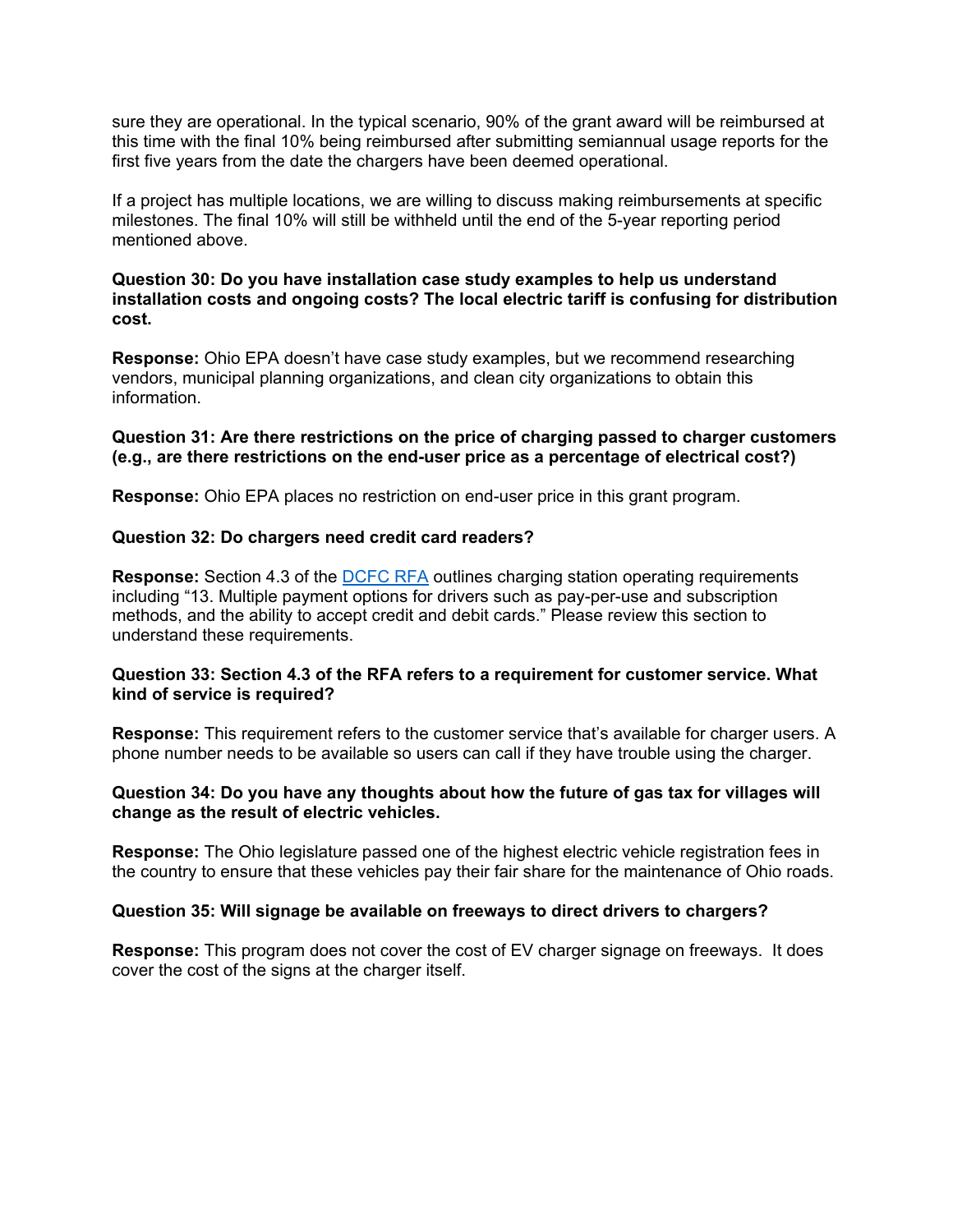#### **Question 36: If a park requires a motor vehicle permit for access, does that affect eligibility in this grant program?**

**Response:** As long as the same requirement applies to all members of the public, it does not impact eligibility. The challenge for some parks may be in ensuring 24/7 public access to the chargers.

**Question 37: How was the list of publicly available non-Tesla DCFC chargers (Appendix B) compiled? When attempting to recreate the list from AFDC, I get a total of 548 stations at eligible counties. Are the 87 stations listed in Appendix B the only locations that will be used when evaluating applications for the grant? If so, can you please send me the list as a csv or excel?**

**Response:** The MS Excel file is available [on our website](https://epa.ohio.gov/oee/#1844010825-dmtf-2021-request-for-applications-for-dc-fast-charging-stations) .

Also, for clarity, we came up with 111 (not 87) locations statewide (not just in the eligible counties) that offered non-Tesla, publicly available charging 24 hours/day. This is the list that we will use to measure the proximity of a proposed location to the nearest charger.

Separately, the table of 87 locations (a subset of the table of 111) is just a count of publicly available non-Tesla DCFCs in Ohio EPA VW/DMTF eligible counties. This is the list we will be using when assigning higher priority to proposed locations in counties with fewer chargers currently available.

## **Question 38: For 5.1.4, Funds Availability, in the absence of a credit rating does the state require that available funds be specifically in a time deposit instrument (e.g. a CD), or would other deposits (e.g. cash) suffice?**

**Response:** If the entity has the cash available at this time to meet all obligations within a reasonable period of time, understanding they have to pay the invoices when they come due and then request a reimbursement, from a financial standpoint we will accept that.

## **Question 39: For 5.1.4, Funds Availability, would a Federally regulated or reviewed financial statement from the most recent quarter suffice? (Applicant is a publicly held company and must file financial statements subject to review by the SEC)**

**Response:** Yes. So long as it is indeed from the most recent quarter rather than the last report that was filed.

#### **Question 40: For 4.1 (9) and 4.1 (10), if an Applicant has the Site Host Agreement in place which address the minimum 5-year operational period, is the letter of commitment still required, or is the letter only required in the absence of an executed Host Agreement?**

**Response:** An executed site host agreement, where available, can be submitted in lieu of a letter of commitment.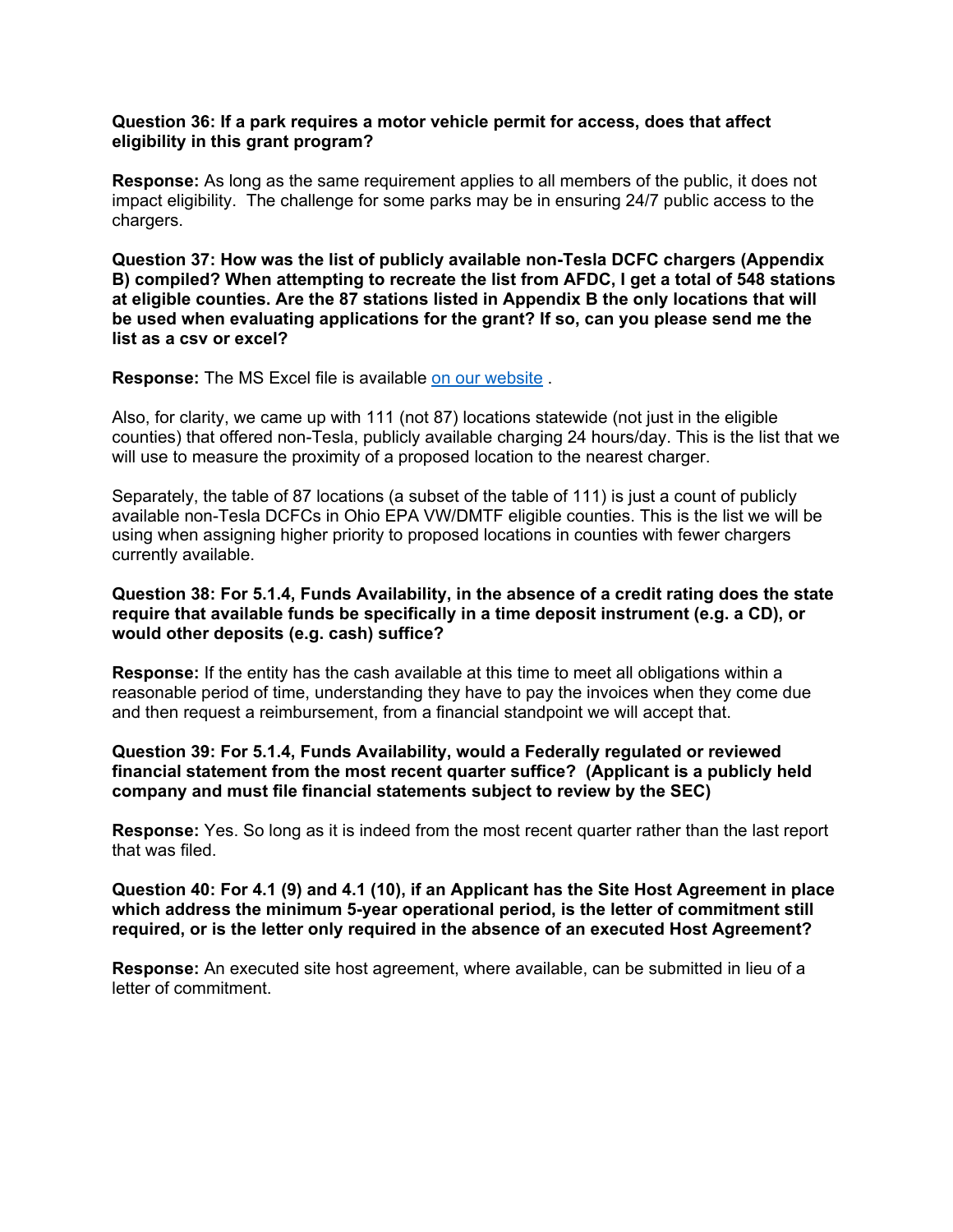**Question 41: You had medical facilities / clinics with their own dedicated parking lots eligible in the Level 2 grant program. Can you confirm that dedicated surface lots at outpatient care centers that are open to the public would qualify in this program as well?**

**Response:** Our Level 2 offering specifically addressed hospitals and medical facilities as eligible locations because it was aimed at meeting local community demand for (longer dwell time Level 2) charging infrastructure, and we think of these locations as essential "community" facilities regardless of ownership status.

Our DCFC offering is aimed at facilitating long distance travel by plugging gaps with easily and reliably accessible chargers strategically located within the eligible counties. Under this premise, surface parking lots at outpatient clinics near major roadways would be eligible as long as you ensure 24/7 public access and have amenities nearby.

## **January 14, 2022**

**Question 42: For 5.1.4, Funds Availability, in the absence of a credit rating does the state require that available funds be specifically in a time deposit instrument (e.g. a CD), or would other deposits (e.g. cash) suffice?**

**Response:** The RFA lists the four standard instruments for non-government applicants to demonstrate financial capacity. If none of the four options are being provided, please indicate that on the application completeness checklist and include alternate information.

In such a case, we will receive an assertion of the availability of funds needed for the projects supported by statements from financial institutions of applicant's cash available.

Please note that the four options listed in the RFA are reviewed and confirmed in our office. Alternate submittals are sent to our Fiscal Office for review and approval.

#### **Question 43: For 5.1.4, Funds Availability, would a federally regulated or reviewed financial statement from the most recent quarter suffice? (Applicant is a publicly held company and must file financial statements subject to review by the SEC).**

**Response:** Yes. So long as the most current statement is from the most recent quarter. Also, please see Question 42 above.

**Question 44: We are interested in the grant for one of our locations. One of the requirements states that the site should be open 24/7 without restricting access. Would a secured public garage that is open 24/7 with fee, be eligible for the grant?**

**Response:** Yes. A parking garage that is available to the public 24/7 is eligible, even if there is a fee to get into it.

**Question 45: Appendix E includes a section titled: Itemized Project Budget (Ohio EPA DMTF Eligible Costs Only). In the webinar you state that the vendor quotes must be included in the application. This could be interpreted to mean more than one vendor since you say quote"s". Can we repeat the form in our application to submit quotes from more than one vendor? If no, then are we required to use the vendor and quotes**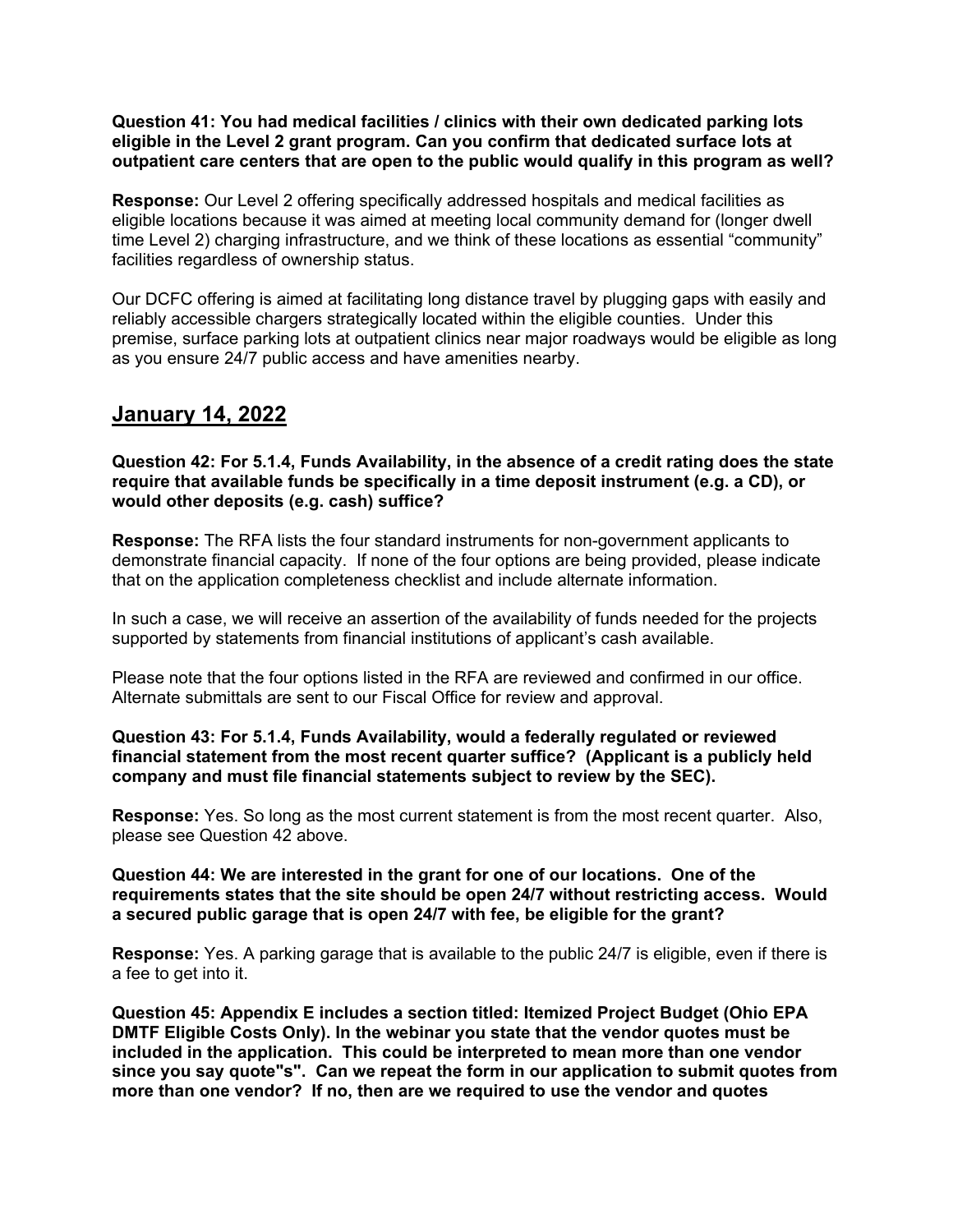**documented in the original application, even if we would later like to use a different vendor. It seems to me that by quote"s" you mean all the financial numbers from one and only one vendor. Also, it may be the case that, after the grant is approved, we decide to use a vendor that is less expensive. Is it acceptable to change vendors after the application is submitted, e.g. grant contract is assigned?**

**Response:** For each line item listed in the project budget, please submit one quote only. We use these quotes to review your grant request and as the basis for the grant award amount if selected for funding.

Yes. We do work with a grantee if they need to change vendors after grant award. However, the maximum (not to exceed) grant amount is locked in when the time of grant contract is signed. Also, any equipment or vendor modifications will need to meet the same standards as defined in the RFA. After the work is done, reimbursements are made at the grant contract amount or lower based on actual costs incurred.

**Question 46: In speaking with a EVSE vendor on the Ohio list of AUTHORIZED ORDER-DIRECT DEALERS/CHANNEL PARTNERS, that vendor raised the potential issue of my project getting a lower rank because I am not a government entity. Can that be? I've listened to the webinar and reviewed the application documents / appendices and didn't see anything to that effect.**

**Response:** In our Level 2 offering, we gave priority points to applicants who used the state term service contracts. Typically, state term contracts are used by public entities. The use of a state term contract is not one of the ranking criteria in our current DCFC offering. The ranking criteria are listed in Section 5.2 of the RFA.

As a reminder, applications for chargers on non-government property may be funded up to a maximum of 80% of eligible costs. For chargers on government owned properties, reimbursement may be up to 100% of eligible costs.

#### **Question 47: Can you clarify the requirement of ADA compliance? Do these spaces have to be the regular ADA spaces for a building or can they be additional ADA spaces within that lot.**

**Response:** Of the parking spaces and chargers that funding is being sought for, one space and charger will need to meet the ADA specifications in Appendix H of the RFA.

These spaces need to be ADA compliant but not ADA reserved.

The spaces are specific to those that EVs will use while charging and are independent of other ADA requirements or spaces in that lot.

#### **Question 48: Could we install two 100-amp chargers each with two 50-amp ports and that would still qualify?**

**Response:** The minimum charger requirement under our program is for two cars to be able to concurrently charge at a minimum capacity of 100 kW each. This may be accomplished by varying combinations of single, dual and paired charger configurations.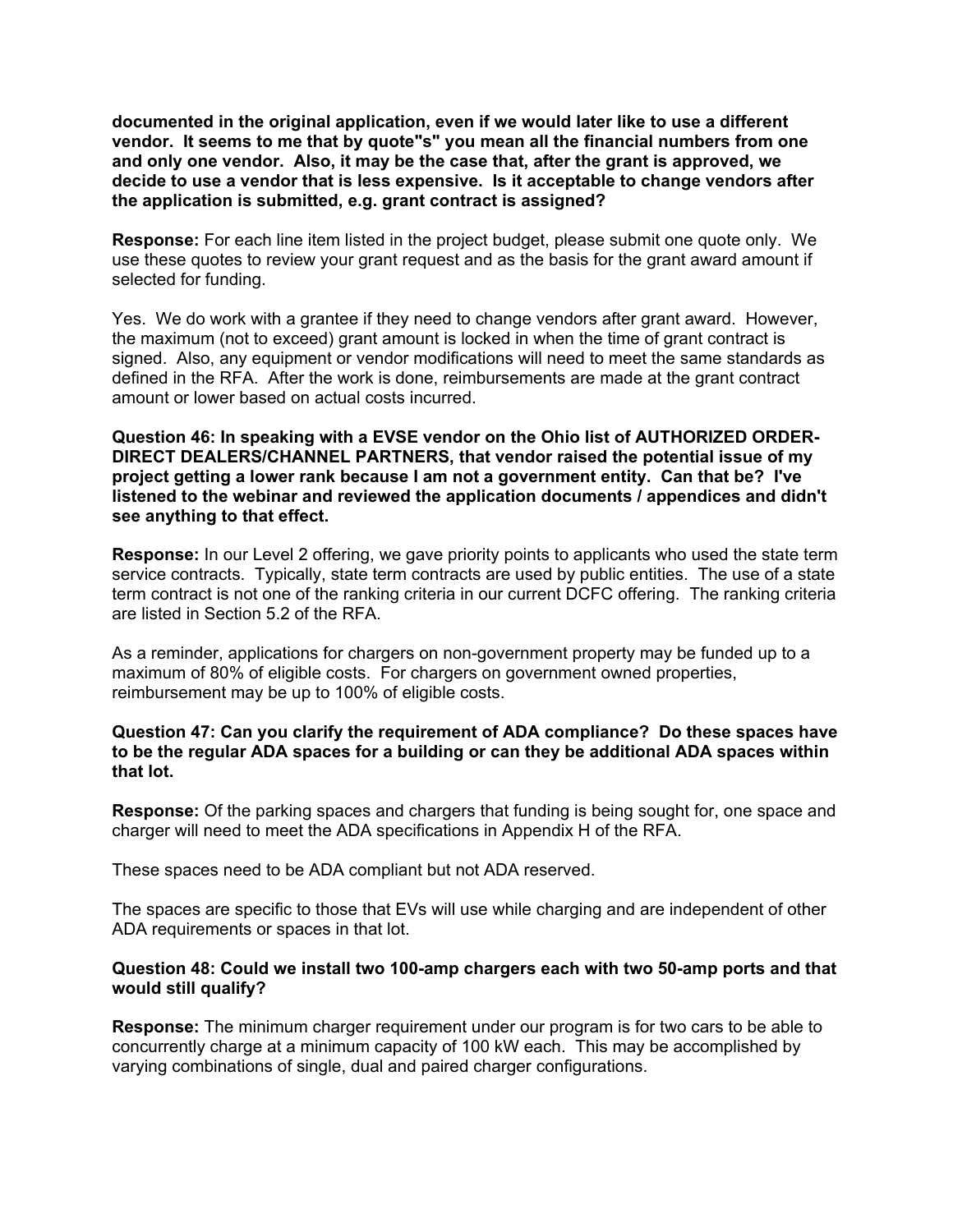Dual port chargers that provide a minimum 100 kW (not amps) when one car is charging and a minimum 50 kW (amps) when two cars are charging simultaneously would be eligible under our program but count as one charger. So yes, your proposal to install a minimum of two of these chargers would qualify under our program.

**Question 49: I am curious about the products that can be included in this grant. I know that you touched on this during at least one of the webinars but am hoping for some clarity. I believe on the first webinar the ChargePoint Express250 was not included in the grant (only provides 62.5kW for each station). But as a paired option it provides double or 125kW which does qualify for the grant. Does this mean that we would have to "sell" the paired option as essentially 1 station? Meaning, I must "sell" at least 3 stations if we offer this option (CP paired option & another 100kW option)? Or can the paired option qualify as both stations needed in the grant?**

**Response:** For purposes of this RFA, the paired configuration of two ChargePoint CPE250 chargers will be considered eligible and counted as one dual-port charger. Consequently, to meet the (minimum 2 chargers at 100 kW each per location) requirement of the RFA, a location that proposes two paired CPE250 chargers will need to also add either

- (a) another two paired CPE250 chargers OR
- (b) one more single or dual port charger capable of providing 100 kW to a single car.

**Question 50: How can an applicant document required permits when there is no site plan for city planners to review to identify them? Application section 12 asks applicants to identify all necessary permits and approvals. This section is hard to complete because there is no site plan at this early stage. I understood from the webinar that applicants shouldn't do engineering work until after the grant is approved.**

**Response:** We've set up the application process to where applicants do not need to submit detailed engineering plans and specs with their application. This is because we think that may be a significant investment without any assurance of funding. Also, costs incurred in the preparation of the application are not reimbursable. On the other hand, we also need to have a reasonable sense of anticipated timing and likelihood of implementation of projects we select for funding. That's what Section 12 is intended to do.

That said, we don't think of Site Plans as detailed engineering drawings and a general site schematic is required as part of the application. Also, we had the same requirement in our Level 2 program and our applicants did not have any challenges with that. Of course, in most cases, Level 2 chargers require less site prep than DCFCs. So, we appreciate your diligence and expect that the application you ultimately submit will have in Section 12 the best information you can provide based on the site schematic you are submitting with the application.

#### **Question 51: I would like to confirm two points for the DCFC Grant Application:**

- **1. The project site requirements indicate that sites should be within a quarter mile of retail or service establishments. I believe on the webinar the priority was access to food and restrooms. Do these amenities need to be available 24/7?**
- **2. The project site requirements indicate that the site must have adequate service for the stations proposed and allow additional electrical cable to be run to the site to charge at least two additional 100 kW (corrected from 120 kW) or higher charging stations in the future. If the grant request is for three stations, is capacity for two**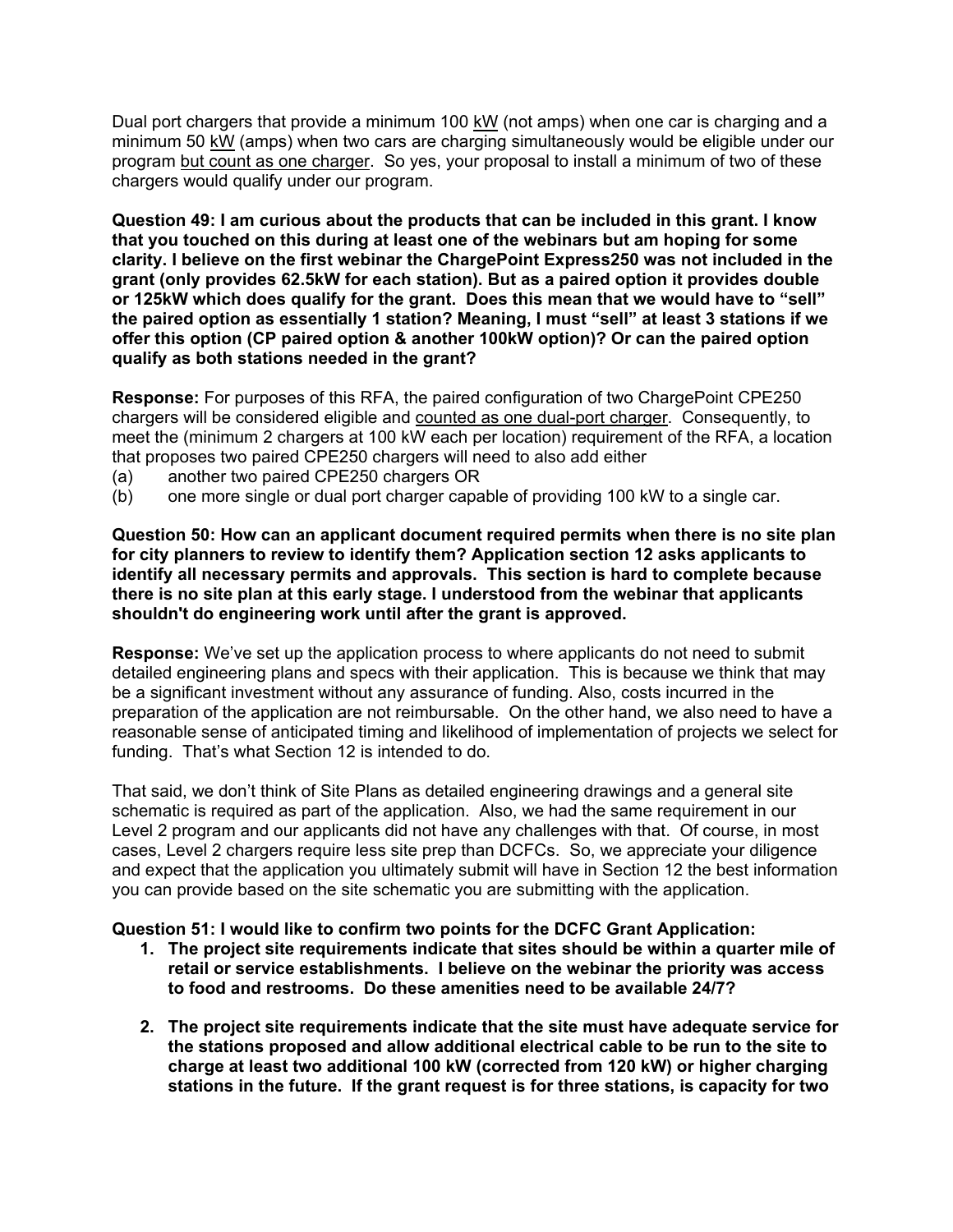## **additional stations still required? Or, would having three stations to begin with satisfy that requirement?**

**Response:** The amenities do not need to be available 24/7 but the location will receive higher priority if they do.

If the grant request is for three chargers at 100 kW each, capacity for only one more future 100 kW charger is required.

**Question 52: The Applicant Certification Statement includes the following: "The applicant will not use funding under the Program to purchase hardware or services for which the applicant has received, or will receive, full payment from another source or under another Program." I understand this to mean that the applicant can use funding under the Program to purchase hardware or services for which the applicant has received, or will receive, PARTIAL payment from another source or under another Program. Is that correct?**

**Response:** We encourage our applicants to pursue as much funding as possible from other sources so that their proposal to our program is as cost-effective as possible. The goal of the requirement you cited is that applicant not "double dip" or seek reimbursement for expenses already being covered by other funding sources. Please describe the funding scenario clearly in the application as well as in any reimbursement request should the grant be awarded.

**Question 53: Does Section 4.3.14 in RFA require that have all three communication methods simultaneously provide the same information on pricing. If yes, then the physical signage, displaying fee information, should probably be electronic so that new prices can be displayed without having to order and install new signage as prices change.**

**Response:** Our program does not require a physical sign specifically for displaying pricing/fee information. We do expect that the pricing on a user's device match that on the payment screen. And that applicants comply with meets the requirements of is O.A.C. 901:6-5-02.

Questions on interpreting O.A.C. 901:6-5-02 should be directed to the Ohio Division of Weights and Measures.

## **Question 54: Do we need to supply a site host agreement letter if we plan to install on our own City property and own, operate and maintain the chargers ourselves?**

**Response:** In this case, we would not need a formal site host agreement. A simple letter from the City Manager committing to own, operate and maintain the chargers for a minimum of 5 years from deployment would suffice.

## **Question 55: Is there a maximum amount that a single applicant can receive for the DCFC VW applications? Meaning, theoretically, could a single applicant be awarded grants totaling half of the entire budget?**

**Response:** There is no maximum per single applicant. So, theoretically, that is a possibility.

We do reserve the right to make program decisions that help spread the funds across a wider geographical area and range of applicants.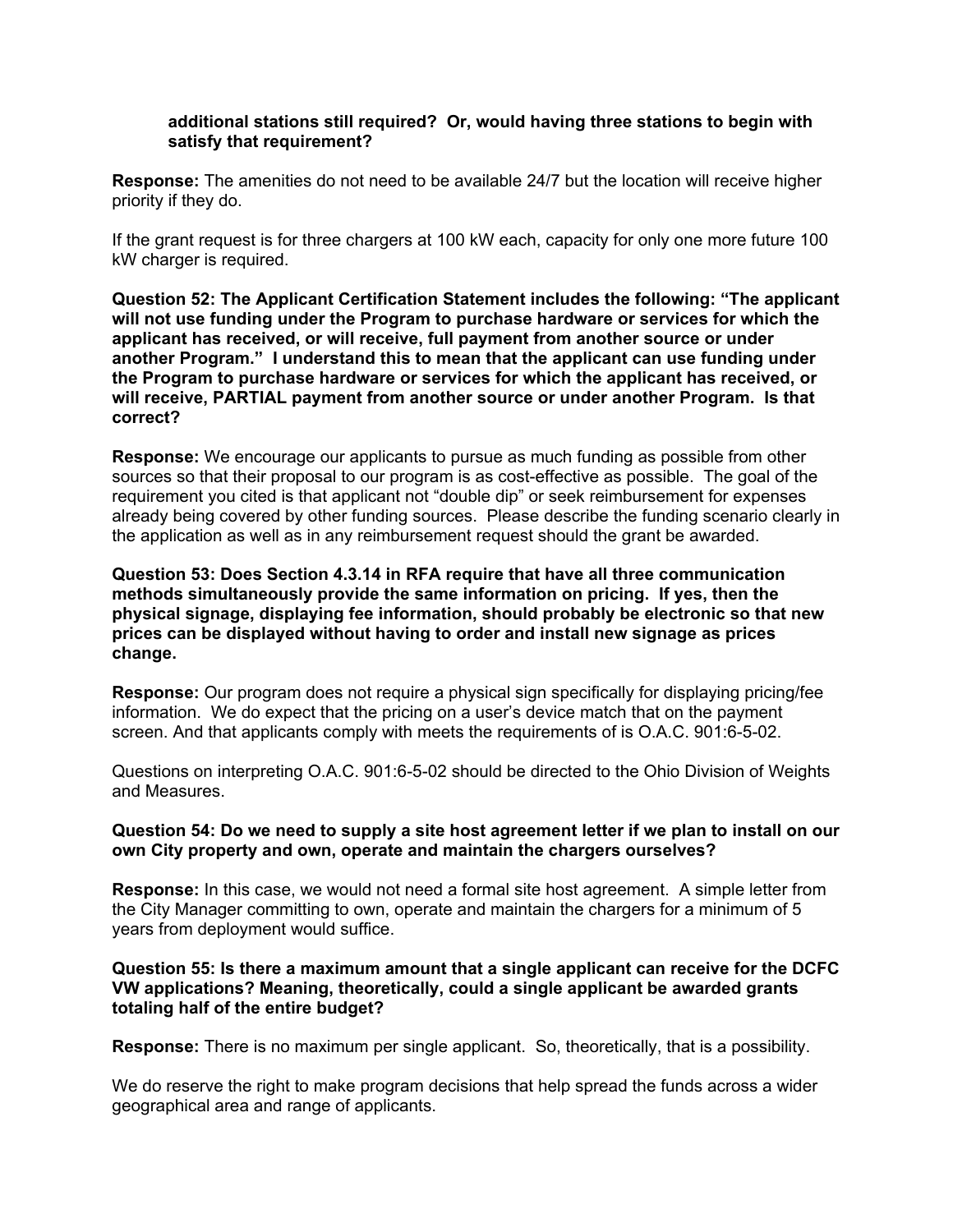As a reminder, each location needs to be a complete standalone application.

**Question 56: We have a question about the wording differences on the budget template and the grant application budget page.**

**On the budget template, Line E asks for the total number of chargers proposed and the grant funding requested per charger.** 

**On the grant application budget page, Line E asks for total number of charging ports (Add Line + Line 6 above), and grant funding requested per charger port.**

- **1) What does this mean: Add Line + Line 6 above (is there something missing before the + ?)**
- **2) We are proposing two DCFC chargers, with two charging ports on each for a total of four charging ports. Should we request funding per charging port or per charger?**

**Response:** We have revised the RFA and supporting documents to address this. The Project Proposal Section II and Budget Template have been revised as follows:

- 1. Line E: Number of cars that will be able to concurrently charge at 100 kW minimum:
- 2. Line F: Grant funding requested per 100 kW minimum charger made available (Line C/Line E)
- 3. The example for the text box has been revised to emphasize providing a good explanation of how the proposed charger configuration meets program requirements.

This will allow us to confirm eligibility and determine cost-effectiveness of a proposal while still being flexible and allowing for multiple single port, dual port and paired charger configurations.

## **Question 57: Please answer the following questions:**

**1. Will a professional engineer's estimate with a stamp serve as an adequate price quote replacement for site improvements?**

**2. Will the grant program reimburse such expenses as consultant fees for necessary public bidding and infrastructure design?**

**3. Please address concerns regarding stiff minimum generation fees from our utility (projected by some to be as much as a whopping \$1,800 minimal charge) associated with a DC Fast Charger in communities where adoption of electric cars may be initially slow.** 

**4. Will you accept quality applications for Level 2 chargers in this round?**

**Response:** Responses are below:

- 1. We have decided to accept a professional engineer's estimate with a stamp as an adequate price quote replacement for site improvements. But please note that grant amounts a locked based on the estimates in the application and grantees will be responsible for any overages.
- 2. No. Eligible (and ineligible) costs are listed in Section 3.4 of the RFA.
- 3. We understand and appreciate the concerns over demand charges and their impact on the viability of DCFC deployments. We have highlighted this at public forums as something that needs to be addressed. Regrettably, a solution is well beyond the purview of our funding program.